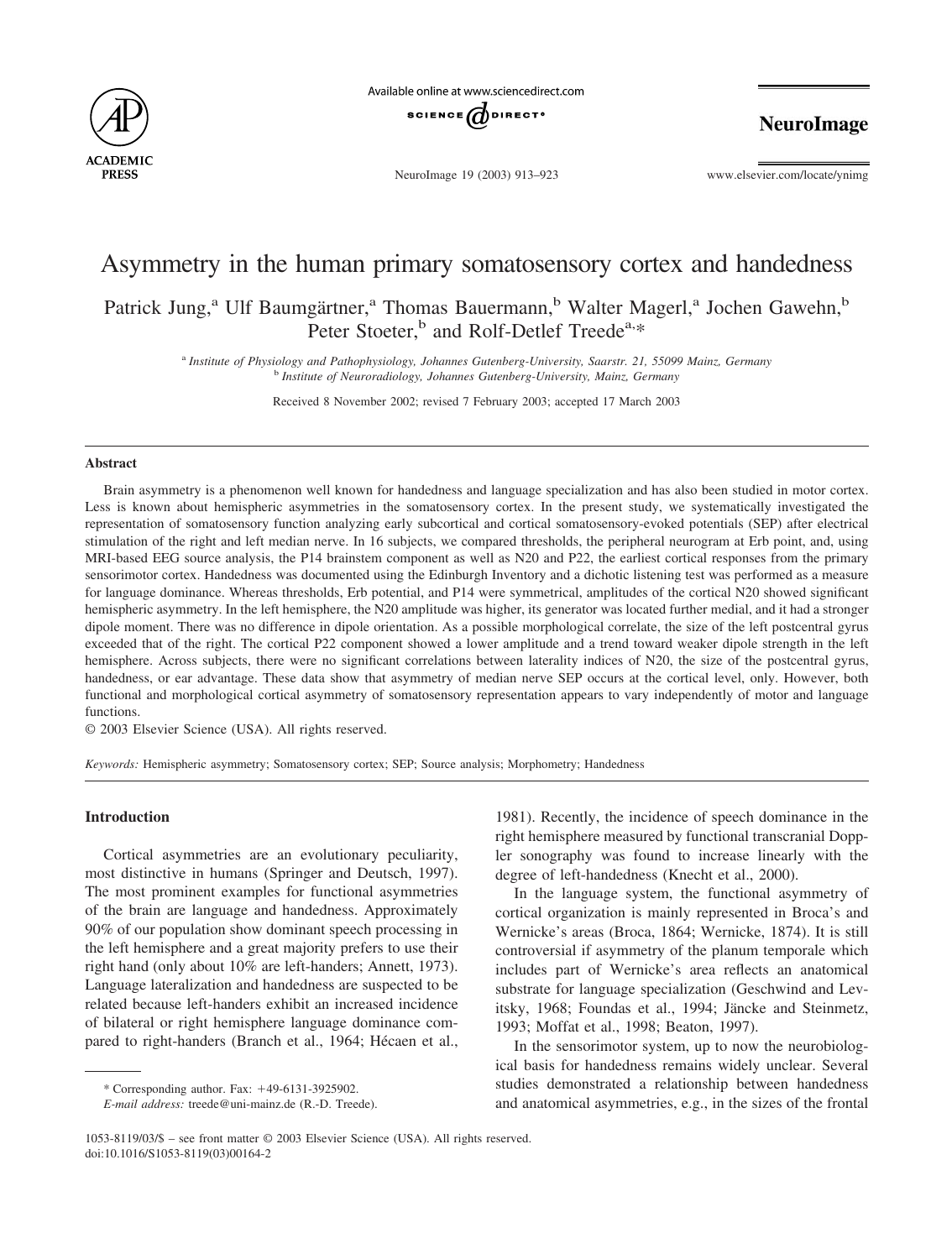and occipital petalia [\(Bear et al., 1986; Weinberger et al.,](#page-9-0) [1982; LeMay, 1992\)](#page-9-0) and in the surfaces of the plana temporalia and plana parietalia [\(Steinmetz et al., 1991; Foundas](#page-10-0) et al., 1995; Jäncke et al., 1994), but only few studies detected asymmetries in brain regions that are directly related to the motor system [\(White et al., 1994; Amunts et al.,](#page-10-0) [1996, 1997a, b, 2000;](#page-10-0) [Dassonville et al., 1997; Volkmann et](#page-9-0) [al., 1998\).](#page-9-0) In the somatosensory system, even less is known about lateralization than in the motor system. Pneumatic stimulation of the first and fifth digit of both hands revealed a larger distance between dipole positions of the two digits in the left primary somatosensory cortex (SI) in right-handers. A significant correlation between handedness and sizes of hand representation areas was not determined (Sörös et [al., 1999\).](#page-10-0) Furthermore, in a magnetoencephalographic study equivalent current dipoles of the somatosensoryevoked field (SEF) components N20m and P30m were stronger in the left SI of both right- and left-handers [\(Rossini et al., 1994\).](#page-10-0)

A previous EEG study [\(Buchner et al., 1995\)](#page-9-0) described higher amplitudes of the N20 median nerve somatosensoryevoked potential (SEP; generator: area 3b of primary somatosensory cortex; [Allison et al., 1989\)](#page-9-0) over the left scalp in approximately 70% of the exclusively right-handed subjects. The intention of the present study was to clarify if this N20 asymmetry is due to side different subcortical input or to side differences of N20 source locations, source orientations, and/or source strengths by means of dipole source analysis. To verify the hypothesis that functional hemispheric asymmetry is associated with interhemispheric differences in brain structure, the intrasulcal length of the rostral surface of the left and right postcentral gyrus was determined, and its asymmetry was correlated with handedness and N20 asymmetry. Finally, we assessed the relationship of auditory lateralization (speech dominance), handedness, and asymmetry of the N20 SEP component. Some results of the study have been published in abstract form [\(Jung et al., 2002\).](#page-9-0)

#### **Materials and methods**

# *Subjects*

Sixteen subjects (eight females and eight males, ages ranged from 23 to 28 years, mean age: 24.3 years) were included in the study which was approved by the local ethics committee. All subjects gave their written informed consent, according to the Declaration of Helsinki, and were paid for participation. None of them suffered from any neurological or psychiatric diseases.

Subjects were comfortably seated in an electrically shielded, noise- and light-reduced room which had a constant temperature of 24°C. They were instructed to relax and keep their eyes open and fixed to a visual target.

#### *Stimuli*

The left and right median nerves were stimulated separately at the wrist with constant-current square-wave pulses of 0.2-ms duration. The stimulus intensity was set at the sum of the individual sensory and motor threshold. Median nerve SEPs were recorded using a 32-channel EEG montage within a time window of 300 ms including a prestimulus interval of 50 ms, bandpass filtered (0.16–500 Hz) and digitized at 2.5 kHz. In order to record the subcortical components N10 and P14 adequately, we additionally chose a 3-channel EEG montage (ipsilateral Erb point-Fz, Fzipsilateral A, contralateral P-Fz) with a sampling rate of 10 kHz. In this case, the bandpass was 0.16–3000 Hz and a time window of  $-7$  to 30 ms was analyzed. The interstimulus interval (ISI) was 0.531 s. Subjects were instructed to mentally count the electrical stimuli.

The order of the recording conditions (32-channel vs 3-channel montage, left vs right median nerve stimulation) was counterbalanced across subjects. For each recording condition, two runs of 250 responses were averaged and checked for reproducibility. Data from these two runs were collapsed yielding averages of 500 responses for each condition to achieve a maximal signal-to-noise ratio for amplitude measurements and dipole source analysis.

# *EEG recording*

The EEG was recorded with a 32-channel amplifier (Neurotop, Nihon Kohden) using Ag/AgCl electrodes (5 mm diameter) attached to the scalp with electrode cream (EC2, Grass). A ground electrode was fixed to the forearm ipsilateral to stimulation. All electrode/skin impedances were below 5 k $\Omega$ . Electrodes were positioned according to the 10–20 system [\(Pivik et al., 1993\)](#page-10-0). In addition to the 19 standard positions, the montage included frontocentral (FC5, FC1, FC2, FC6) and centroparietal (CP5, CP1, CP2, CP6) electrodes. We also added electrodes on the zygomatic arch (F9, F10), the preauricular points (T9, T10), and the mastoids (P9, P10) in order to cover the lower parts of the head. All electrodes were referenced to Fz.

Amplitudes were measured baseline to peak. For baseline correction, the mean amplitude of the 5- to 12-ms poststimulus interval was substracted (for the derivation "Erb-Fz": 4 to 8 ms). In order to eliminate low-frequency baseline shifts contaminating EEG signals, we used a highpass filter (20 Hz, 12 dB/octave, forward filter; Gobbelé et [al., 1999\)](#page-9-0). The 32 EEG channels were rereferenced off-line versus the average reference, excluding electrodes contaminated by artifacts.

# *Dipole source analysis*

After recording, each electrode was replaced by a 8-mmdiameter oil capsule (cf. [Lagerlund et al., 1993\).](#page-9-0) MR images of each subject were obtained with a 1.5-T scanner (Sie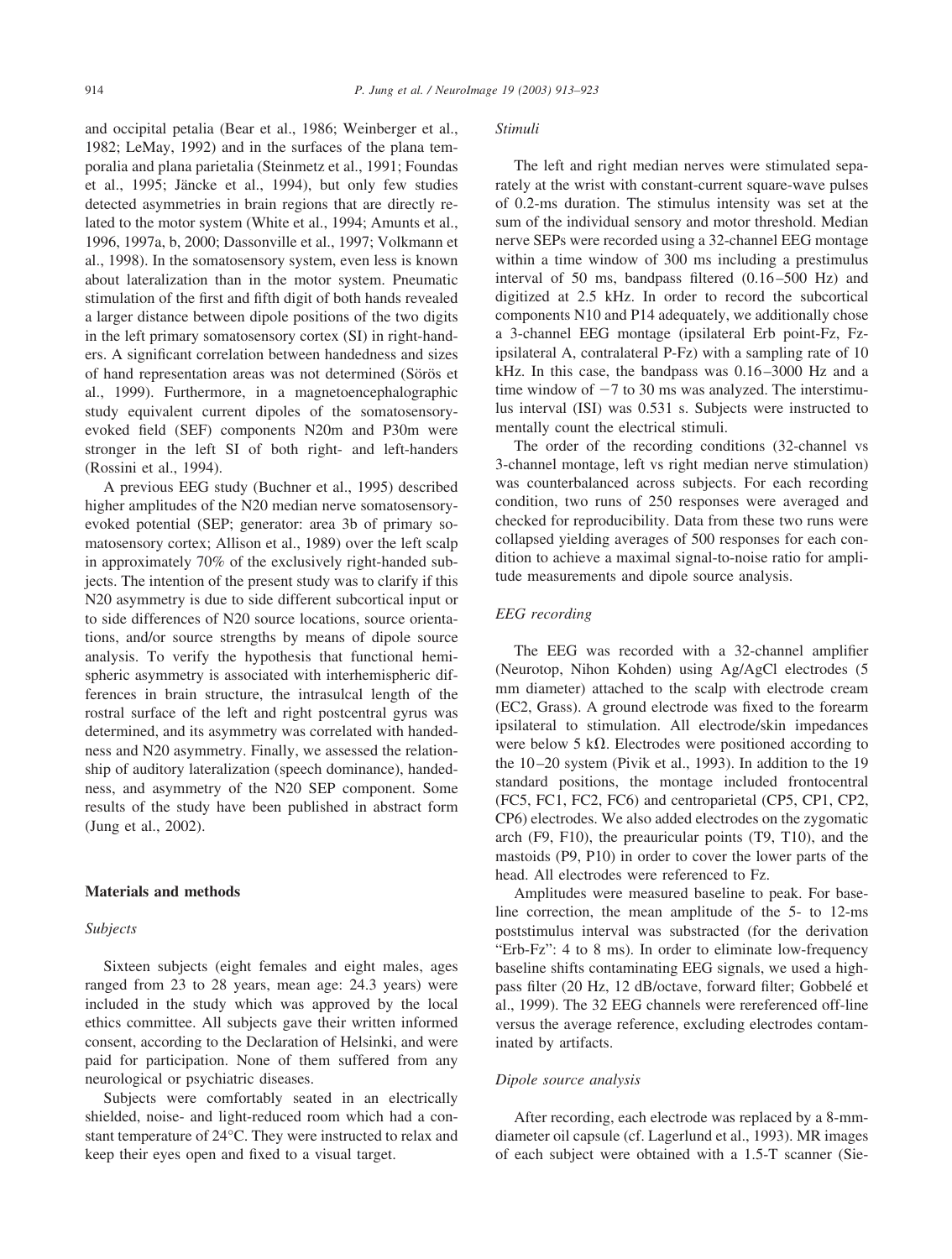mens Magnetom Vision; FLASH 3D, repetition time 14 ms, echo time 4 ms, flip angle 25°, 1-mm slices, 256-mm field of view,  $256 \times 256$  matrix). Subsequently, MR images were aligned to the anterior commissure (AC)–posterior commissure (PC) plane and transformed into Talairach space using AFNI software [\(Cox, 1996\).](#page-9-0) Individual electrode coordinates were taken as basis for source analysis calculations. For simplification, we designate equivalent current dipoles evaluated by means of source analysis as "dipoles."

For dipole source modeling, we used the Brain Electrical Source Analysis software (BESA; [Scherg, 1992\)](#page-10-0) which first calculated the best-fitting ellipsoid of each subject on the basis of the individual electrode coordinates and then adjusted dipole sources using a 4-shell ellipsoidal head model.

Source analysis was initially performed on grand mean EEG data since this provides the best signal-to-noise ratio  $(16 \times 500$  averaged responses for each condition). EEG segments were time-locked to the mean N10 latency (Erb potential) to minimize the jitter due to differences in peripheral conduction time. As time window for the dipole fits, onset to peak of the corresponding peaks (P14, N20, P22) in the global field power (i.e., the spatial standard deviation of amplitudes in the different EEG channels as a function of time) was chosen. Dipole sources were fitted in the order of appearance resulting in a 3-dipole model (P14, N20, P22) for each stimulus side with a goodness of fit value (GoF) of  $>95\%$  in the 10- to 35-ms poststimulus interval.

The same fit procedure was then applied to individual data. In most of the subjects  $(n = 9)$ , an individual fit of all three sources was possible. In subjects where the fit of N20 did not result in stable solutions for both stimulus sides, the time window for P30 was chosen (5 cases), assuming that N20 and P30 are generated in similar locations but inverted dipole orientation (e.g., [Allison et al., 1989\)](#page-9-0). If the P30 time window did not lead to stable solutions with an explicit N20 peak in the source waveform, we utilized grand mean location coordinates to fit the N20 source (2 cases). For instable P22 fits, grand mean coordinates were used (3 cases). In that way, stable dipole solutions for every single subject were acquired with a mean GoF of  $>80\%$  for all three fitted dipole sources in their corresponding time window.

Dipole orientations were determined by BESA's angles  $\vartheta$  and  $\varphi$ .  $\vartheta$  corresponds to the angle deviation of dipoles from the vertical axis running from the center of the head to the vertex, and  $\varphi$  expresses the angle deviation of dipoles from the axis passing through the preauricular points. Dipole orientations, coordinates, and source waveforms (dipole strengths) of P14, N20, and P22 were then used for statistical analysis.

#### *Evaluation of functional asymmetries*

After excluding any hearing impairments by means of audiometry, each subject performed a dichotic listening test (Jäncke, 1992). Dichotic listening tests are regarded as noninvasive methods that yield valid estimates of hemisphere speech dominance [\(Geffen et al., 1981; Zatorre et al., 1989;](#page-9-0) [Hugdahl et al., 1997\).](#page-9-0) A right ear advantage in the dichotic listening test indicates language dominance of the left hemisphere and vice versa. The auditory stimuli were presented to the subjects via headphones from an audio CD. The dichotic stimuli consisted of 6 stop consonants (/b/, /d/, /g/, /p/, /t/ and /k/) that were paired with the vowel /a/ to form 6 consonant-vowel syllables whose volume and basic frequency were equalized. At every dichotic trial, both ears were simultaneously presented a different syllable. Four blocks were presented, each consisting of 30 dichotic trials in a different sequence. Each block was listened to twice, with the headphones reversed the second time to balance headphone asymmetries. The subjects were instructed to mark the consonant of the dichotically presented syllables which was perceived louder or more distinct. Thus, the score for one ear resulted from the sum of the marks indicating a preferential perception of the syllable by the respective ear. From the scores for each ear, a laterality index (LI) was calculated (see "Data evaluation").

Both the direction and the degree of handedness of each subject were determined on the basis of the 10-item version of the Edinburgh Inventory [\(Oldfield, 1971\)](#page-10-0). For each item (e.g., usage of scissors), the preference was recorded as right only  $(2-0)$ , left only  $(0-2)$ , right rather than left  $(1-0)$ , left rather than right  $(0-1)$ , or either hand  $(1-1)$ . On this basis, laterality indices were evaluated (see Data evaluation). Additionally, the subjects were assigned to two handedness groups  $(LI > 80$  were classified as "extreme righthanders" and  $LI \leq 80$  were considered as "non-right-handers") according to previous suggestion [\(LeMay, 1992;](#page-10-0) [Habib et al., 1995\).](#page-10-0)

### *Evaluation of anatomical asymmetries*

The intrasulcal length of the anterior wall of the left and right postcentral gyrus was measured as an indicator of the hand representation area in SI in every second of 41 horizontal MR slices (leading to 21 analyzed slices). The applied method has been previously described for the primary motor cortex (MI) by [Amunts et al. \(1996\)](#page-9-0). In contrast to this study, MR data were not transformed into Talairach space to exclude contortions due to possibly unusual asymmetries or symmetries in the Talairach reference brain. In the present study, morphometric analysis was performed in the AC-PC aligned MR format. In conformity with the Talairach coordinate system, AC was defined as  $x = 0$ ,  $y =$ 0, and  $z = 0$ . Negative values indicate locations left  $(x)$ , caudal (*y*), and ventral (*z*) to AC. Thus, horizontal sections extended from  $z = 69$  to 29 according to reports that proclaimed an extent of hand representation in MI and SI up to 40 mm in the dorsoventral direction [\(Sanes et al., 1995;](#page-10-0) Hluštík et al., 2001). In each horizontal section, the intrasulcal contour of the anterior wall of the postcentral gyrus was traced from the most medial point of the central sulcus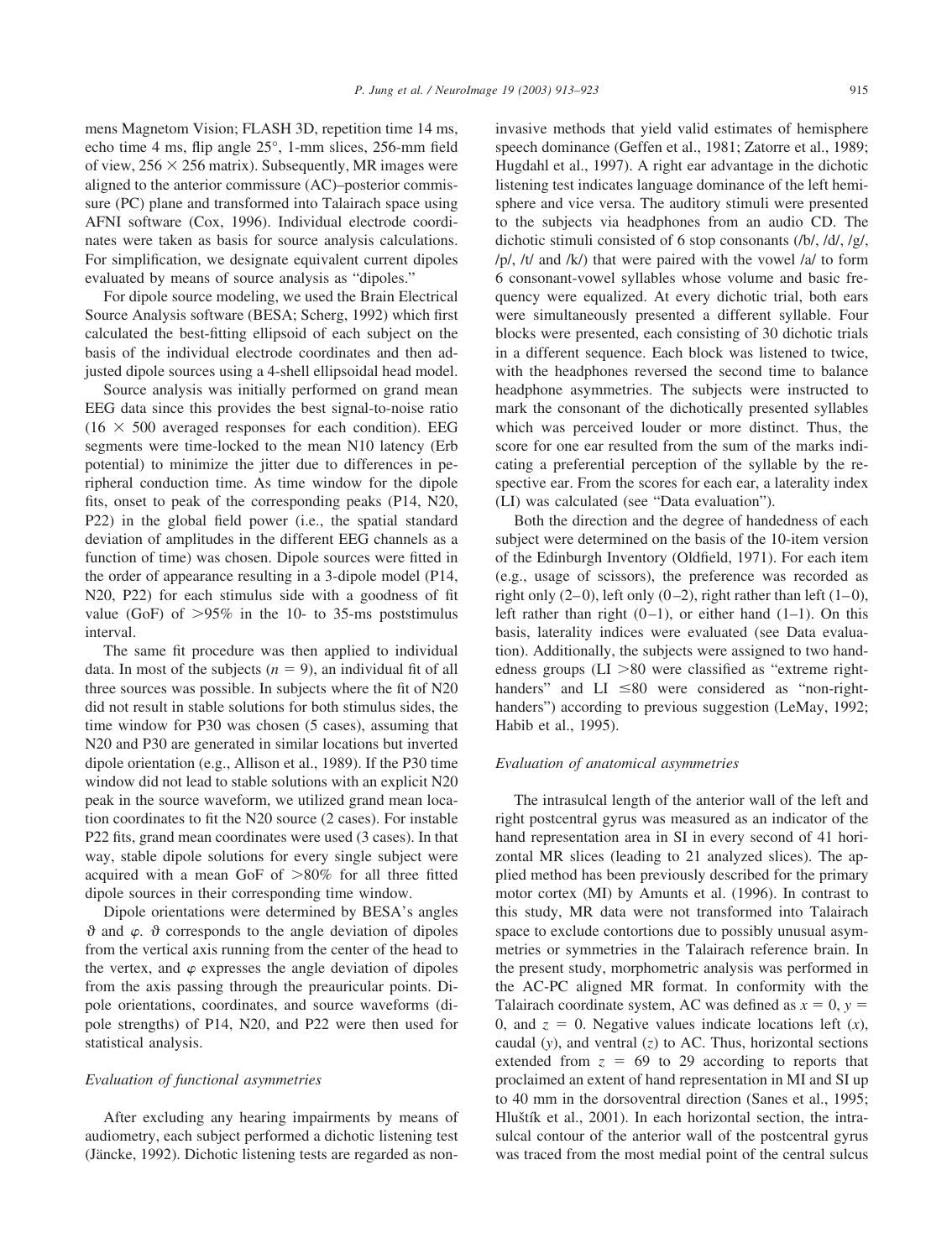<span id="page-3-0"></span>to the most lateral point on the convexity of the postcentral gyrus. In a final step, the entire area (for  $z = 69$  to 29) of the anterior wall of the left and right postcentral gyrus was estimated by summing the trapezoidal areas between adjacent sections according to the formula,

$$
A = \Delta z \sum_{i=1}^{n-1} (L_i + L_{i+1})/2, \tag{1}
$$

where *A* is the estimated total area,  $\Delta z$  is the section interval  $(2 \text{ mm})$ , and  $L_i$  and  $L_i+1$  are the measured lengths of the rostral wall of the postcentral gyrus in adjacent sections. Moreover, the resultant laterality indices (see Data evaluation) were calculated. To evaluate the relative position of N20 source localizations to the rostral surface of the postcentral gyrus, N20 source locations were retransformed from Talairach space to the original AC-PC aligned format using AFNI software.

## *Data evaluation*

To assess the direction and the degree of auditory lateralization (language dominance), handedness, functional and morphological asymmetry of the somatosensory system, laterality indices (LI) were calculated due to the formula,

$$
LI = (R - L)/(R + L) \times 100,
$$
 (2)

where  $R$  is right ear score, right-hand score, mean amplitudes of SEP components following right-sided median nerve stimulation or area of the anterior wall of the left postcentral gyrus, *L* is left ear score, left-hand score, mean amplitudes of SEP components following left-sided median nerve stimulation or area of the anterior wall of the right postcentral gyrus. Consequently, positive values indicate right ear advantage, hand preference of the right hand, predominant somatosensory processing in the left hemisphere or greater extension of area 3b of SI in the left hemisphere.

All data are presented as mean  $\pm$  SEM. Data were analyzed using Student's two-tailed paired (to assess side differences) and unpaired (to evaluate gender differences and differences between handedness groups) *t* tests. *P* values  $\leq 0.05$  were considered significant.

## **Results**

# *Early subcortical and cortical SEP components*

Neither sensory  $(1.3 \pm 0.1 \text{ mA} \text{ vs } 1.2 \pm 0.1 \text{ mA})$  nor motor thresholds  $(3.6 \pm 0.2 \text{ mA} \text{ vs } 3.6 \pm 0.1 \text{ mA})$  were different after right and left median nerve stimulation. Consequently, stimulus intensities were identical for the right and left median nerve, both in absolute current application and in relation to thresholds.

In the 3-channel EEG montage, N10 amplitudes, derived over the distal part of the brachial plexus (Erb point), were also symmetrical after right and left median nerve stimulation (Fig. 1A). Thus, the central nervous system (CNS) received the same input on both sides. In the CNS, amplitudes of the subcortical P14 component, generated in the brainstem (medial lemniscus; [Desmedt, 1985\),](#page-9-0) did not differ in side comparison but on the cortical level asymmetries of amplitudes became apparent. The N20 potential showed on average 18  $\pm$  5 % higher amplitudes after right median nerve stimulation ( $P < 0.01$ ). No differences between mean peak latencies after right- and left-sided stimulation were found for all investigated SEP components ([Table 1\)](#page-5-0).

In the 32-channel EEG montage, the cortical components N20 and P22 appeared contralateral to stimulation only. Significantly higher amplitudes of the first cortical response N20 were demonstrated for the left-sided electrode positions P3, CP1, and O1 compared to their right-sided counterparts (P4, CP2, O2; all  $P < 0.05$ ). In the EEG channels with maximal N20 deflection (P3 and P4, respectively), the N20 amplitude was on average  $31 \pm 5$  % higher after right median nerve stimulation ( $P \le 0.001$ , Fig. 1B and [Fig. 3A\)](#page-6-0). The distances between the  $\Omega$  region (cortical landmark that represents approximately the hand area of the primary motor cortex; [Yousry et al., 1995\)](#page-10-0) and the derivation points P3 and P4 did not differ on both sides (Fig. 1B). Hence, the measured side differences of N20 amplitudes were not an artifact due to unequal electrode placements with reference to landmarks in the sensorimotor region. Amplitudes of the second cortical response (P22) had maximal deflections in the EEG channels C3 and C4, respectively, and were also lateralized. In contrast to N20 asymmetry, significantly higher P22 amplitudes were found after left median nerve

Fig. 1. (A) Grand mean SEP waveforms recorded with the 3-channel EEG montage. Waveforms after right (red line) and left (blue line) median nerve stimulation are illustrated. There were no side differences for the subcortical SEP components N10 (derivation: ipsilateral Erb–Fz; generator: brachial plexus) and P14 (Fz–ipsilateral A; medial lemniscus) while the first cortical SEP component N20 (contralateral P–Fz; area 3b) exhibited significantly higher amplitudes after right compared to left median nerve stimulation  $(P < 0.01)$ . (B) The N20 amplitude asymmetry was also significant in the 32 channel EEG montage ( $P < 0.001$ ). Distances between P3 and P4 recording positions and cortical landmarks in the hand areas of primary motor cortices ( $\Omega$  regions; [Yousry](#page-10-0) [et al., 1995\)](#page-10-0) were not significantly different  $(n = 16)$ . Thus, the illustrated asymmetry of N20 amplitudes may not be explained by asymmetric electrode placements.

Fig. 2. Three-dipole source model of early subcortical and cortical SEP components based on grand mean EEG data after right (A) and left (B) median nerve stimulation. The spatial configuration of the sources in the BESA head model is demonstrated. Time courses of goodness of fit (GoF, gray line), global field power (GFP, black line), and dipole strengths are shown. There were no side differences of the brainstem source (1, blue line) and P22 source (3, green line) activities at peak latencies of 14 and 22 ms, respectively. However, the source waveform of the N20 source (2, red line) was significantly more pronounced at 20-ms peak latency after right compared to left median nerve stimulation  $(P < 0.001)$ .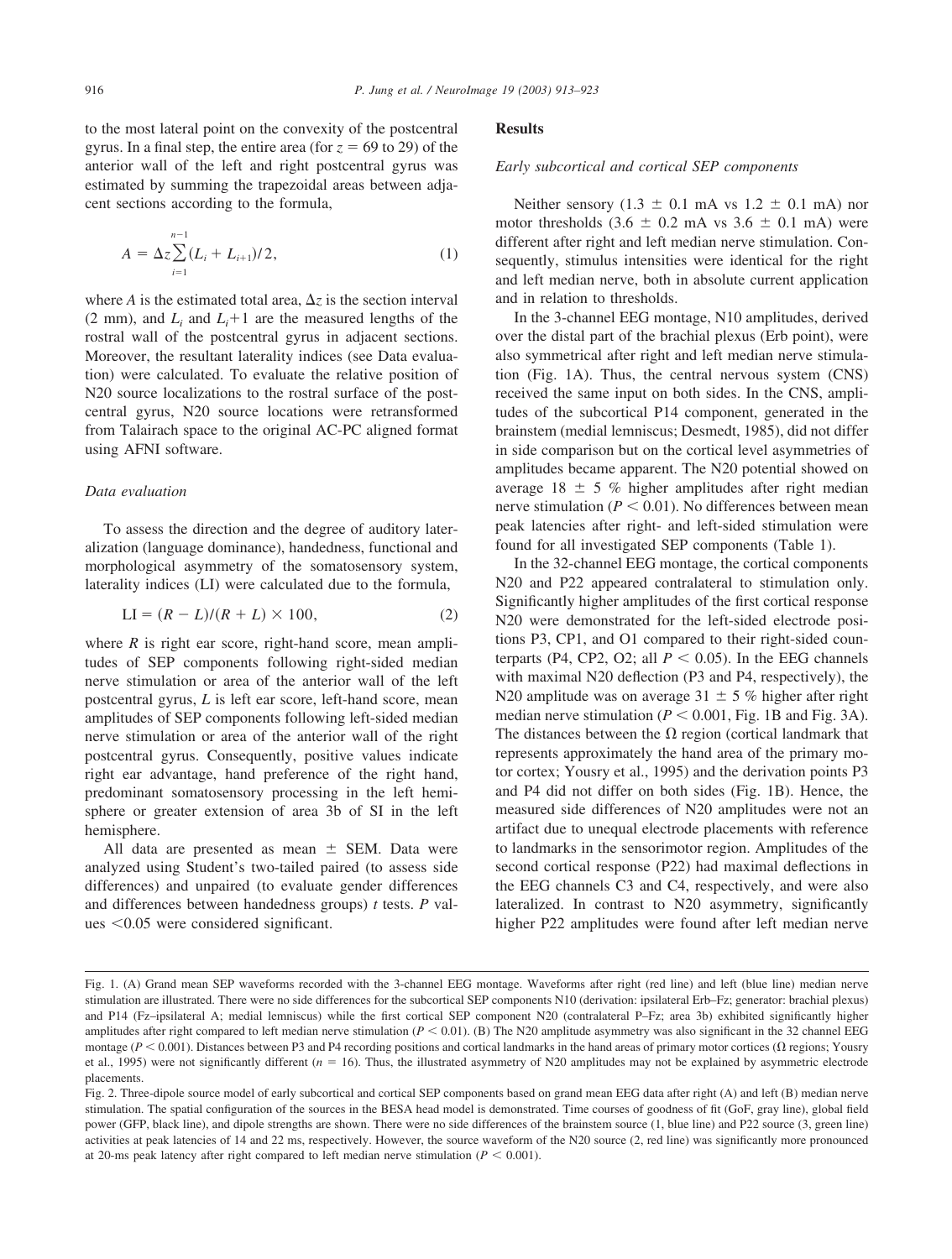

 $\overline{\mathbf{c}}$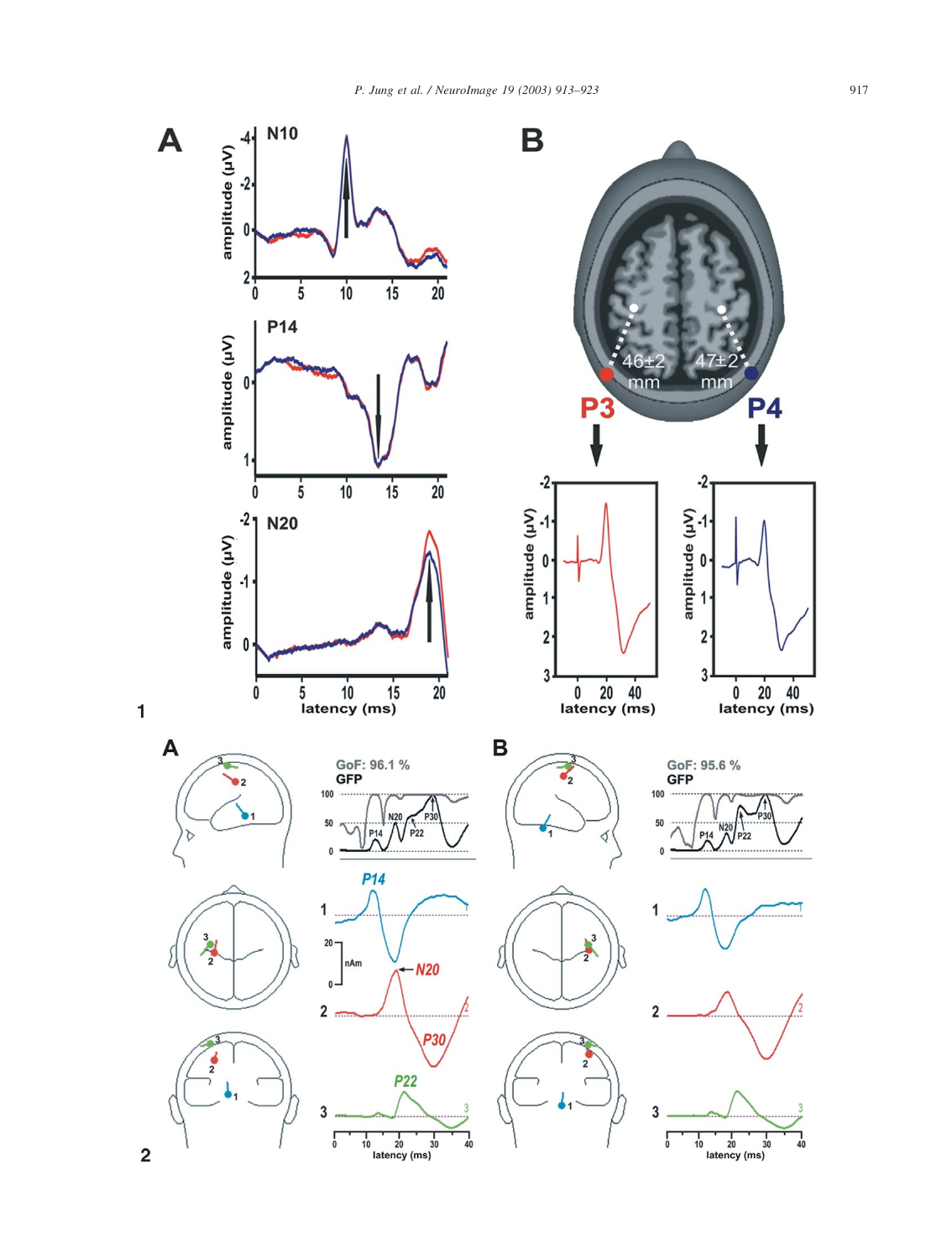<span id="page-5-0"></span>Table 1 Side comparison of SEP peak latencies and amplitudes (mean  $\pm$  SEM,  $n = 16$ )

|                      | rMed             | 1Med             | $P$ values <sup>a</sup> |  |
|----------------------|------------------|------------------|-------------------------|--|
| Peak latencies [ms]  |                  |                  |                         |  |
| N10                  | $10.1 \pm 0.2$   | $10.2 \pm 0.2$   | n.s.                    |  |
| P <sub>14</sub>      | $14.1 \pm 0.2$   | $14.1 \pm 0.2$   | n.s.                    |  |
| N20                  | $19.3 \pm 0.2$   | $19.2 \pm 0.2$   | n.S.                    |  |
| Amplitudes $[\mu V]$ |                  |                  |                         |  |
| N10                  | $-4.13 \pm 0.38$ | $-4.00 \pm 0.33$ | n.s.                    |  |
| P <sub>14</sub>      | $1.16 \pm 0.07$  | $1.18 \pm 0.06$  | n.s.                    |  |
| N20                  | $-2.02 \pm 0.29$ | $-1.68 \pm 0.29$ | < 0.01                  |  |
|                      |                  |                  |                         |  |

Values for median nerve SEP components are referred to the 3-channel EEG montage. rMed, right median nerve stimulation; lMed, left median nerve stimulation.

<sup>a</sup> Student's paired *t* test.

stimulation (side difference of  $21 \pm 8\%$ ,  $P < 0.05$ ). No P22 latency differences were detected after right- and left-sided stimulation of the median nerve.

# *Dipole source analysis*

The fit procedure led to stable solutions for the grand mean and for every individual containing a brainstem source (P14) located near midline, the first cortical response (N20) in the contralateral hand area of the primary somatosensory cortex and a second cortical response (P22) located slightly more frontally ([Fig. 2](#page-3-0)).

The dipole location of the P22 source was significantly more anterior  $(6.3 \pm 2.3 \text{ mm}, P \le 0.05)$  and superior  $(16.7 \pm 1.3 \text{ mm})$  $\pm$  2.0 mm,  $P < 0.001$ ) in the left hemisphere than the ipsilateral N20 source location. In the right hemisphere, significant differences of P22 and N20 localizations could not be stated.

Table 2 outlines the interhemispheric comparison of mean dipole localizations, mean dipole strengths, and mean dipole orientations. For dipole locations, no significant side differences were found for the P14 and P22 sources. However, the N20 dipole was localized  $7.7 \pm 2.5$  mm more

medial ( $P < 0.01$ ) and therefore less eccentric ( $P < 0.05$ , [Fig. 3C\)](#page-6-0) in the left hemisphere. The P22 source was located slightly more medial  $(4.2 \pm 2.6 \text{ mm})$  in the left sensorimotor region, too, but this difference did not reach significance. Comparing dipole strengths in both hemispheres, no asymmetry was found for the subcortical P14 source whereas at the cortical level hemispheric asymmetry was detected. N20 dipole strengths were considerably more pronounced in the left hemisphere. On average, N20 source activity was  $31 \pm$ 6 % stronger in the left SI cortex compared to the right (*P*  $0.001$ ). This clear left hemisphere preponderance of N20 dipole strengths properly reflected the asymmetric N20 amplitudes ([Figs. 3A and B\)](#page-6-0) which was supported by the highly significant correlation between the asymmetry of N20 dipole moments and N20 amplitudes across all subjects (Pearson's  $r = 0.71$ ,  $P < 0.01$ ). In contrast, P22 source strengths approached significance with higher dipole moments in the right hemisphere.

Comparing side differences in dipole orientations, no side different angle deviation from midsagittal plane in the frontal plane  $(\theta)$  and in the horizontal plane  $(\varphi)$  was demonstrated for all fitted sources after right- and left-sided median nerve stimulation.

# *SI morphometry*

From  $z = 69$  to 29 in the dorsoventral direction [\(Fig. 4\)](#page-7-0), 15 out of 16 brains showed a greater total area of the anterior wall of the left postcentral gyrus in side comparison; this left hemispheric preponderance was significant in 8 brains. Across all subjects, the rostral area of the postcentral gyrus was significantly larger in the left hemisphere  $(17.34 \pm 0.41 \text{ cm}^2 \text{ vs } 15.74 \pm 0.34 \text{ cm}^2, P < 0.001, \text{ Fig.}$  $(17.34 \pm 0.41 \text{ cm}^2 \text{ vs } 15.74 \pm 0.34 \text{ cm}^2, P < 0.001, \text{ Fig.}$  $(17.34 \pm 0.41 \text{ cm}^2 \text{ vs } 15.74 \pm 0.34 \text{ cm}^2, P < 0.001, \text{ Fig.}$ [3D\)](#page-6-0), mainly because of a further medial extension of the left central sulcus (CS). For  $z = 61$  to 29, the left CS ended constantly closer to the interhemispheric fissure compared to the right. On the contrary, the most lateral point of the postcentral gyrus did not differ between the hemispheres in any of the analyzed horizontal slices.

| Table 2 |                                                                                              |
|---------|----------------------------------------------------------------------------------------------|
|         | Side comparison of dipole source locations, dipole orientations and dipole source strengths. |

|               | P <sub>14</sub> |                 |                                      | N20             |                 | P <sub>22</sub>                      |                 |                  |                         |  |  |
|---------------|-----------------|-----------------|--------------------------------------|-----------------|-----------------|--------------------------------------|-----------------|------------------|-------------------------|--|--|
|               | rMed            | 1Med            | $P$ values <sup><math>a</math></sup> | rMed            | <b>IMed</b>     | $P$ values <sup><math>a</math></sup> | <b>1Med</b>     | <b>IMed</b>      | $P$ values <sup>a</sup> |  |  |
| tlrc $x$ [mm] | $-7.6 \pm 2.0$  | $-4.2 \pm 2.2$  | n.s.                                 | $-37.2 \pm 2.1$ | $45.0 \pm 2.4$  | ${}< 0.01$                           | $-37.8 \pm 1.6$ | $42.0 \pm 1.9$   | n.s.                    |  |  |
| tlrc $y$ [mm] | $-33.5 \pm 3.0$ | $-37.2 \pm 3.7$ | n.s.                                 | $-23.7 \pm 2.1$ | $-21.7 \pm 1.9$ | n.s.                                 | $-17.4 \pm 1.8$ | $-18.8 \pm 2.2$  | n.s.                    |  |  |
| tlrc $z$ [mm] | $-17.1 \pm 5.8$ | $-28.1 \pm 6.2$ | n.s.                                 | $52.9 \pm 1.5$  | $57.3 \pm 2.3$  | n.s.                                 | $69.6 \pm 2.3$  | $64.4 \pm 3.2$   | n.s.                    |  |  |
| $\vartheta$   | $-35.3 \pm 2.4$ | $30.1 \pm 3.1$  | n.s.                                 | $74.7 \pm 3.3$  | $-70.2 \pm 4.3$ | n.s.                                 | $-88.3 \pm 4.8$ | $79.0 \pm 6.2$   | n.s.                    |  |  |
| $\varphi$     | $-82.2 \pm 4.5$ | $79.8 \pm 5.4$  | n.s.                                 | $68.2 \pm 3.0$  | $-65.3 \pm 4.2$ | n.s.                                 | $45.4 \pm 7.2$  | $-65.4 \pm 11.3$ | n.s.                    |  |  |
| $dm$ [nAm]    | $13.4 \pm 1.3$  | $13.6 \pm 1.4$  | n.s.                                 | $15.7 \pm 1.5$  | $10.6 \pm 1.5$  | < 0.001                              | $11.6 \pm 2.0$  | $14.8 \pm 2.9$   | n.s. <sup>b</sup>       |  |  |

Values are indicated as mean  $\pm$  SEM ( $n = 16$ ). rMed, right median nerve stimulation; lMed, left median nerve stimulation; tlrc, talairach head coordinates;  $\vartheta$ , angle deviation from the vertical axis running from the center of the head to the vertex;  $\varphi$ , angle deviation from the axis passing through the preauricular points; dm, dipole moments.

<sup>a</sup> Student's paired *t*-test (absolute values were compared for tlrc *x*,  $\vartheta$ ,  $\varphi$ )

$$
P = 0.06
$$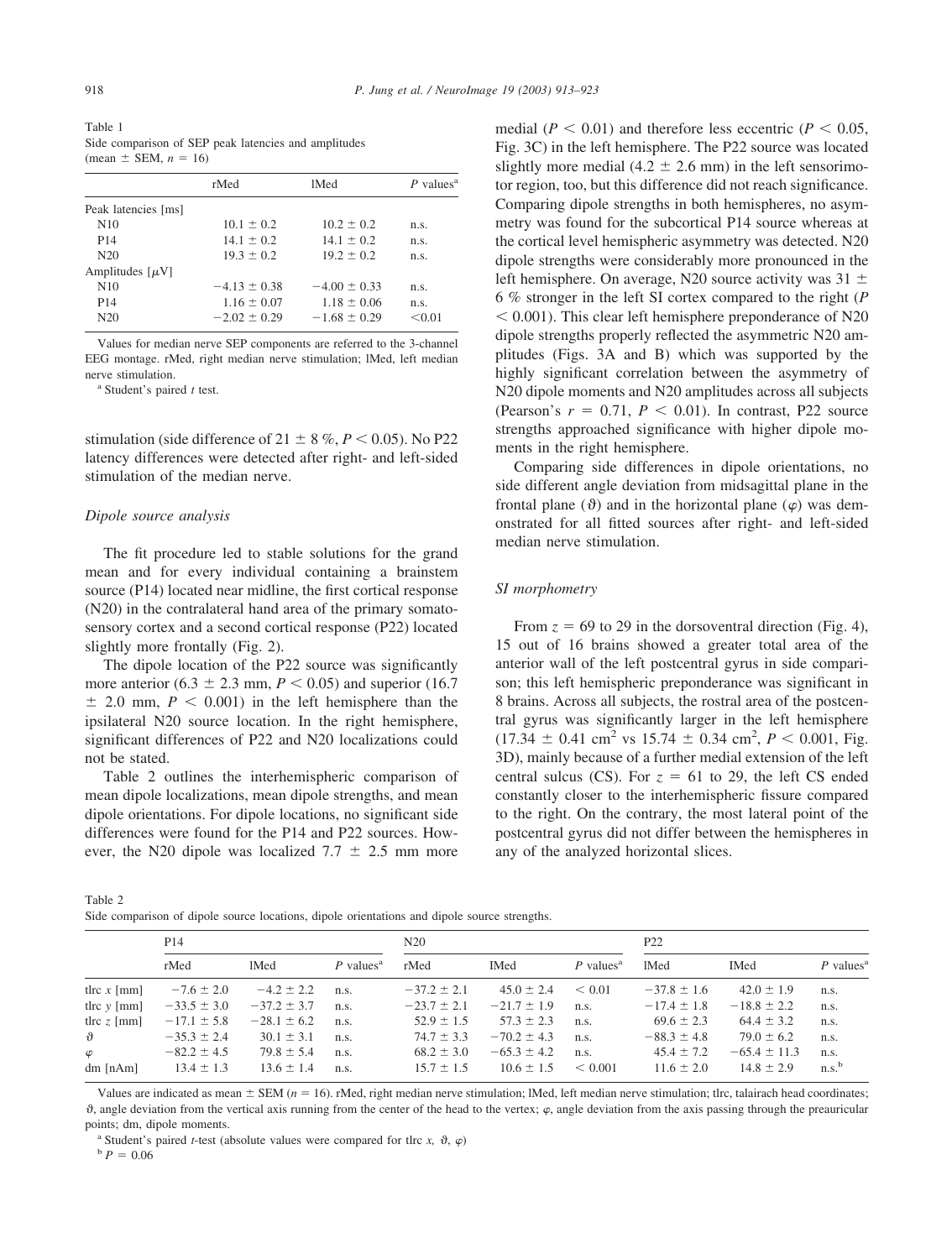<span id="page-6-0"></span>The projection of both N20 dipole sources and the rostral wall of the left and right postcentral gyrus on the frontal plane distinctly illustrated that the left N20 source was located significantly closer to the medial border of the postcentral gyrus than the right N20 source [\(Fig. 4](#page-7-0)).

#### *Laterality indices*

According to the Edinburgh Inventory, two of the subjects (one male, one female) were considered as left-handed with a score  $< 0$ . Thus, the distribution of left-handedness was representative for the general population. The average handedness score was  $70 \pm 12$ ;  $70 \pm 9$  for men and  $70 \pm 9$ 15 for women, entailing no gender differences. In the dichotic listening test, none of the subjects revealed a left ear advantage. The mean laterality index was  $26 \pm 6$ . The performances differed significantly between men and women  $(11 \pm 4 \text{ vs } 41 \pm 5, P < 0.01)$  in which females exhibited a more pronounced right ear advantage than males.

Fifteen out of 16 subjects demonstrated a predomi-



Fig. 3. Side comparison of N20 amplitudes, N20 source strengths, N20 source locations, and SI morphometry (mean  $\pm$  SEM,  $n = 16$ ). (A) N20 amplitudes were higher over the left hemisphere (P3-AR) after right median nerve stimulation compared to the right hemisphere (P4-AR) after left median nerve stimulation. (B) N20 source strengths were larger in the left compared to the right hemisphere after contralateral median nerve stimulation. (C) N20 source localizations were less eccentric in the left compared to the right cortex, i.e., left N20 sources were located deeper in the brain. (D) The rostral surface of the postcentral gyrus was significantly larger in the left hemisphere as revealed by morphometric analysis of 21 horizontal MR slices from  $z = 69$  to 29. rMed, right median nerve stimulation; lMed, left median nerve stimulation; lHem, left hemisphere; rHem, right hemisphere;  $*P < 0.05$ ,  $*{} *P < 0.01$ ,  $*{} * {} *P < 0.001$ 

nance of N20 amplitudes over the left scalp which was expressed by a laterality index of  $19.6 \pm 3.8$  across all subjects ( $P < 0.001$ ). Concerning N20 source strengths, all subjects showed stronger dipole moments in the left hemisphere  $(20.8 \pm 4.7, P \le 0.001)$ . Concordantly, the area of the anterior wall of the postcentral gyrus was larger in the left hemisphere in 15 out of 16 subjects (LI  $= 4.8 \pm 0.8$ ,  $P < 0.001$ ). No gender differences for these asymmetry coefficients were detected. When examining the relationship between handedness scores and laterality indices of N20 amplitudes (Spearman's rank order correlation coefficient  $\rho = -0.04$ ), N20 source strengths ( $\rho$  $= -0.09$ ), N20 eccentricity ( $\rho = 0.24$ ), or SI morphology  $(\rho = 0.28)$ , no significant correlation could be determined. Moreover, correlation between morphological SI asymmetry and N20 laterality ( $\rho = -0.07$  for amplitudes,  $\rho = -0.16$  for source strengths,  $\rho = -0.04$  for eccentricity) was not significant. Ten subjects were classified as "extreme right-handers," six were considered as "nonright-handers" [\(Habib et al., 1995\)](#page-9-0). There were no evident differences in N20 laterality scores and in macromorphological SI asymmetry between the two groups [\(Fig. 5](#page-7-0)). Likewise, no significant correlations between ear advantage and handedness scores ( $\rho = 0.03$ ) and between ear advantage and the laterality indices of N20 eccentricity ( $\rho = 0.13$ ) or SI morphometry ( $\rho = -0.07$ ) were found. The two left-handed subjects (handedness scores:  $-13$  and  $-80$ ) both had evidence for a left hemisphere dominance in the dichotic listening test (ear advantage: 10 for the weak and 60 for the strong left-hander). The highest, but still not significant, correlations were detected between ear advantage and laterality indices of N20 amplitudes ( $\rho = 0.35$ ,  $P < 0.2$ ) and N20 source strengths ( $\rho = 0.46, P < 0.1$ ).

# **Discussion**

Our data documented that asymmetry of median nerve SEP occurs at the cortical level only. No asymmetric tendencies were found neither for the brachial plexus component N10 nor for the brainstem potential P14. In contrast, the first response at the cortical level (N20) was clearly lateralized. The present study clarified that this previously observed cortical asymmetry with higher N20 amplitudes over the left scalp [\(Buchner et al., 1995\)](#page-9-0) is based on asymmetric dipole strengths and not side different dipole locations or dipole orientations. If N20 sources had equal dipole strengths in both hemispheres, a more eccentric, i.e., less deep, N20 dipole localization in the left hemisphere would entail higher N20 amplitudes over the left scalp. In our data, however, higher N20 amplitudes over the left scalp were determined even though N20 sources were located deeper in the left hemisphere. In contrast, a previous EEG study showed that smaller P40 amplitudes of the tibial nerve SEP in the left compared to the right hemisphere could be at-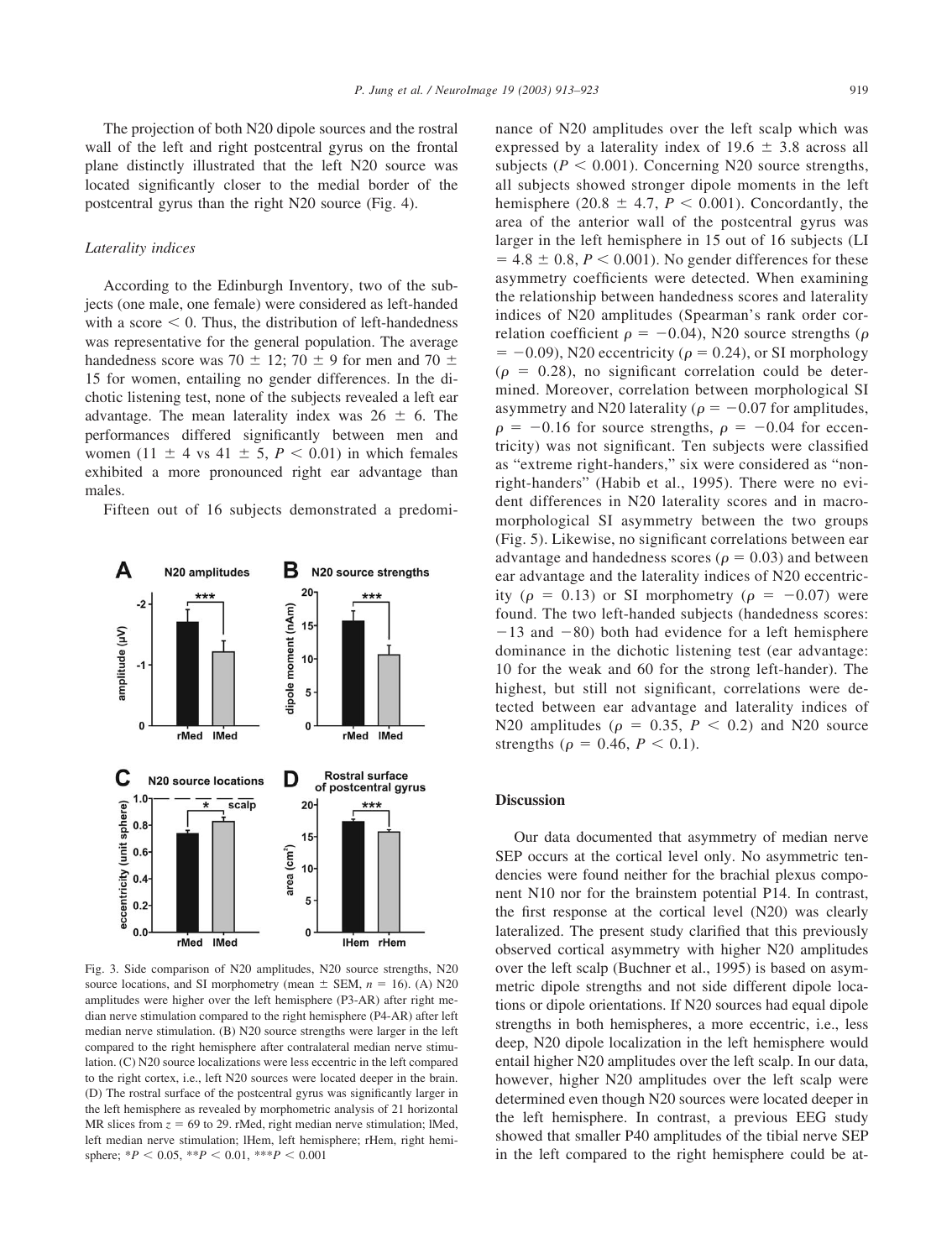<span id="page-7-0"></span>

Fig. 4. (A) Frontal projection of medial and lateral borders of the postcentral gyrus in 21 horizontal MR slices ( $z = 69$  to 29) and locations of N20 sources in the left (red dots) and right (blue dots) hemisphere (mean  $\pm$  SEM,  $n = 16$ ). In side comparison, N20 sources in the left hemisphere were located 4.2  $\pm$ 2.6 mm further ventral (n.s.) and  $7.7 \pm 2.5$  mm further medial ( $P < 0.01$ ). The postcentral gyrus was significantly larger in the left than in the right hemisphere  $(P < 0.001)$ . For  $z = 61$  to 29, medial borders of the left postcentral gyrus lay constantly closer to the midsagittal plane  $(P < 0.05$  for  $z = 51, 49, 39, 35,$ 33, 31) whereas lateral borders were symmetrical in all horizontal sections. (B) Reprojection of the region sampled in (A) onto a coronal MR image.



tributed to deeper located left P40 dipole sources with a more tangential orientation but not to weaker source strengths (Baumgärtner et al., 1998). In general, source analysis studies exploring cerebral asymmetries with high time resolution are possible with EEG or MEG. To distinguish the influence of different dipole strengths from that of different dipole orientations, it is essential to use EEG for it is sensitive to current flows in all orientations but not MEG which is insensitive to radial current flow (e.g., [Schneider et](#page-10-0) [al., 2002\).](#page-10-0)

The leftward N20 asymmetry was distinctive to such an extent that it is of clinical relevance and of importance for cortical reorganization studies. A side difference of more than 50% of N20 amplitudes is commonly considered pathological. In our sample, two healthy subjects showed N20 amplitude side differences of 58.2% and 65.5%, respectively, because of a distinct prevalence in the left cortex. Their median nerve SEP would have been misleadingly classified as pathological by the commonly used criterion.

It is noteworthy that the preponderant N20 response in the left hemisphere is followed by a leftward weaker response, labeled P22. Source activities of P22 in the right hemisphere only tended to be stronger than in the left sensorimotor cortex although P22 amplitudes were significantly higher over the right half of the scalp. This is plausible against the background that P22 dipoles of two-thirds of our subjects showed more radial orientations in the right sensorimotor cortex which entails that P22 electrical potentials were projected more concentrated onto the right half of the scalp. Compared to the first cortical response, reversed

Fig. 5. Distribution of laterality indices (degree of lateralization) of N20 source strengths (A) and SI morphometry (B) of extreme right-handers (RH, handedness score  $>80$ ,  $n = 10$ ) and non-right-handers (nonRH, handedness score  $\leq 80$ ,  $n = 6$ ). Red symbols in the group of non-righthanders are assigned to left-handers ( $\circ$ ), handedness score = -13,  $\bullet$ : handedness score  $= -80$ ). Positive values indicate preponderance of the left hemisphere, i.e., higher N20 responses after right median nerve stimulation and a larger rostral surface of the postcentral gyrus in the left cortex, respectively. No significant differences between handedness groups were found for both N20 and SI lateralization.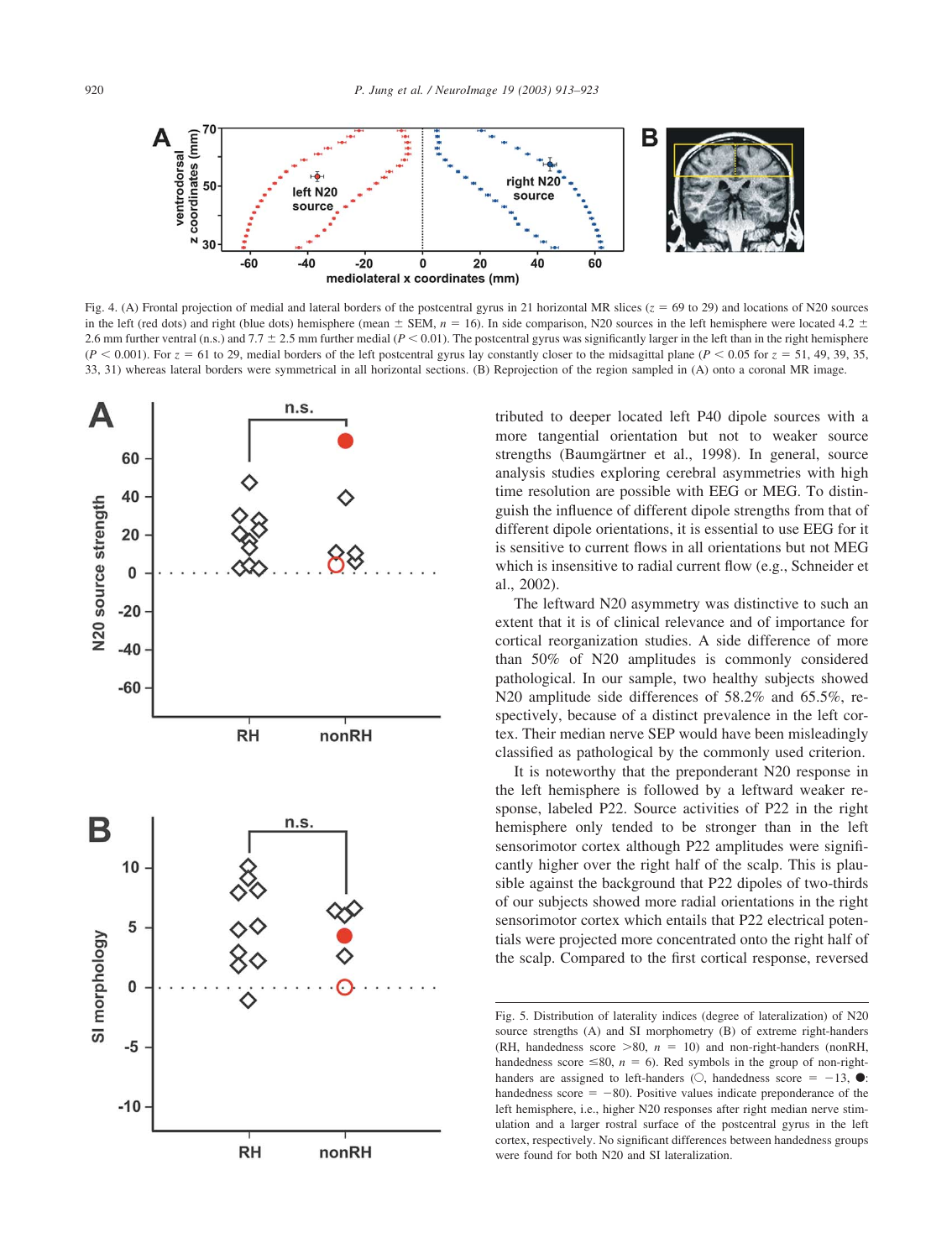brain asymmetry and slightly more frontal location of the second cortical component are in accordance with a previous study by [Buchner et al. \(1995\)](#page-9-0) who labeled this component as P25. Thus, somatosensory function is not simply processed predominantly in the left hemisphere. Asymmetric somatosensory processing is rather dependent on different SEP components. However, asymmetry of the N20 component was far more pronounced than P22 asymmetry.

In this study, only hemispheric asymmetry of the first two cortical SEP responses, presumably generated in the primary somatosensory cortex, was demonstrated. Knowledge about cortical asymmetry of later SEP components is still insufficient. But there are already indications for a predominant sensory processing in the left secondary somatosensory cortex [\(Forss et al., 1994; Kany et al., 1997\).](#page-9-0)

The rostral area of the postcentral gyrus was more extended in the left than in the right hemisphere within the dorsoventral coordinates  $z = 69$  to 29. This asymmetry of the postcentral gyrus seems to be predominantly caused by a larger hand representation area in the left primary somatosensory cortex by the following lines of evidence: According to previous reports, the region of hand representation accounts for the main portion of the primary sensorimotor cortex in the range of  $z = 69$  to 29 [\(Sanes et al., 1995;](#page-10-0) Hluštík et al., 2001). This was supported by N20 source localizations in both hemispheres that ranged from  $z = 67$  to 41 in our study. Furthermore, a more pronounced hand representation area in the left SI has been previously described on the basis of a larger distance between dipole localizations of the first and fifth digit in the left compared to the right SI (Sörös et al., 1999). In the present study, the larger hand representation area in the left SI was possibly reflected by leftward stronger N20 source strengths after median nerve stimulation.

The distance between the lateral border of the postcentral gyrus and midsagittal plane did not differ in the left and right cortex whereas the medial border lay closer to midsagittal plane in the left hemisphere ([Fig. 4\)](#page-7-0). Thus, other functional SI areas could only have been shifted in medioventral or mediodorsal direction by a larger hand area size in the left primary somatosensory cortex. As a consequence, functional displacements of SI areas which lie dorsal to the hand area (e.g., forearm, foot) would be shifted along the course of the postcentral gyrus if its lateroventral-to-mediodorsal course were taken into account [\(Fig. 4\)](#page-7-0). In fact, a deeper location along the interhemispheric fissure was noted for the SI foot representation area of the left hemisphere (Baumgärtner et al., 1998). However, functional SI regions with a more ventral location in reference to the hand representation area (e.g., face) would be shifted in medioventral direction. For the lateroventral course of the postcentral gyrus runs opposite to a displacement in medioventral direction, such a shift should result in a macrostructural alteration, e.g., a further extension of the rostral wall of the postcentral gyrus toward the interhemispheric fissure. In the present study, the left postcentral gyrus consistently expanded closer to midsagittal plane from  $z = 61$  to 29. Actually, this further extension of the left postcentral gyrus toward midline was most pronounced in horizontal MR slices with  $z = 39, 35, 33, 31,$  i.e., sections beneath the most ventral N20 source localization  $(z < 41)$ . To our knowledge, no interhemispheric comparison of functional SI areas which lie somatotopically ventral to hand representation (e.g., face) has been presented so far. In accordance with our prediction, the face representation area in the left SI should be located further medioventral than in the right SI due to the larger SI hand representation area in the left hemisphere.

Unlike N20 sources, P22 sources were situated in the prerolandic cortex [\(Fig. 2](#page-3-0)). In the literature, the origin of the P22 generator still remains controversial. According to our data, the primary motor cortex (area 4) is suggested to be the generator of the P22 potential which is consistent with several studies (Mauguière et al., 1983; Mauguière and [Desmedt, 1991](#page-10-0); [Desmedt and Bourguet, 1985; Deiber et al.,](#page-9-0) [1986; Kawamura et al., 1996\)](#page-9-0) but at variance with other reports which located the generator in area 1 [\(Allison et al.,](#page-9-0) [1991; Buchner and Scherg, 1991; Kakigi, 1994\).](#page-9-0)

No relationship among handedness, N20 asymmetry, and asymmetric SI morphometry was detected. However, with only one extreme left-hander in our sampling, correlations were not sensitive. But the fact that extreme right-handers who are supposed to exhibit the most pronounced left hemisphere dominance [\(LeMay, 1992; Habib et al., 1995\)](#page-10-0) did not show any differences in asymmetry of the N20 component or SI morphology compared to non-right-handers indicated no simple direct relationship of handedness to N20 asymmetry or lateralized SI morphology.

Previous studies investigating the relationship between handedness and other structural cerebral asymmetries (planum temporale and parietale, frontal and occipital petalia, sylvian fissure) led to diverse results: Both correlations [\(Bear et al., 1986; Weinberger et al., 1982; Steinmetz et al.,](#page-9-0) 1991; Foundas et al., 1995; Jäncke et al., 1994) and no correlations [\(Witelson and Kigar, 1992; Good et al., 2001\)](#page-10-0) were found. If sensorimotor regions or functions were directly investigated as in the present study, no reflection of handedness by structural or functional asymmetries was detected (White et al., 1997; Dassonville et al., 1997; Sörös [et al., 1999; Rossini et al., 1994;](#page-10-0) but [Amunts et al., 1996\)](#page-9-0). This is in accordance with our data.

In summary, we have documented that asymmetry of median nerve SEP occurs at the cortical level only. This asymmetry was due to different source strengths and not to source locations or orientations. As a possible morphological correlate of the leftward asymmetry of the N20 SEP component, the total rostral surface area of the left postcentral gyrus exceeded that of the right. However, the degree of lateralization of the N20 response and SI morphology were not related. Moreover, functional and morphological cortical asymmetry of somatosensory representation appears to vary independently of motor (and language) functions.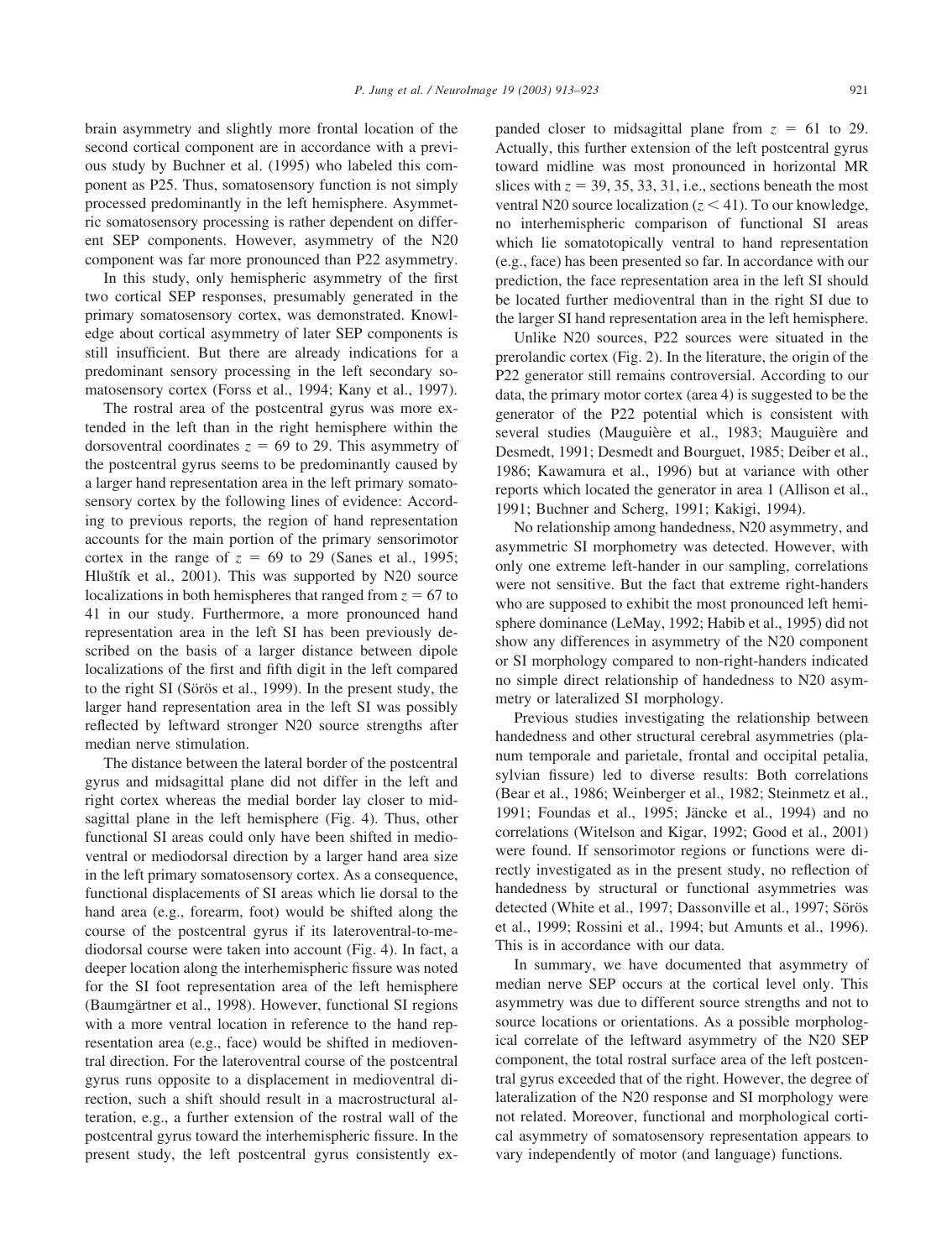#### <span id="page-9-0"></span>**Acknowledgments**

This study was supported by the Deutsche Forschungsgemeinschaft (Tr236/13). It contains essential parts of the M.D. thesis of P. Jung which will be submitted to the faculty of Medicine, Johannes Gutenberg-University Mainz, Germany. Special thanks to Gertrud Schatt for technical assistance and Harald Bornfleth for his advice concerning BESA.

#### **References**

- Allison, T., McCarthy, G., Wood, C.C., Darcey, T.M., Spencer, D.D., Williamson, P.D., 1989. Human cortical potentials evoked by stimulation of the median nerve. I. Cytoarchitectonic areas generating shortlatency activity. J. Neurophysiol. 62, 694–710.
- Allison, T., McCarthy, G., Wood, C.C., Stephen, J.J., 1991. Potentials evoked in human and monkey cerebral cortex by stimulation of the median nerve. Brain 114, 2465–2503.
- Amunts, K., Jäncke, L., Mohlberg, H., Steinmetz, H., Zilles, K., 2000. Interhemispheric asymmetry of the human motor cortex related to handedness and gender. Neuropsychologia 38, 304-312.
- Amunts, K., Schlaug, G., Jäncke, L., Steinmetz, H., Schleicher, A., Dabringhaus, A., Zilles, K., 1997a. Motor cortex and hand motor skills: structural compliance in the human brain. Hum. Brain Mapp. 5, 206– 215.
- Amunts, K., Schlaug, G., Schleicher, A., Steinmetz, H., Dabringhaus, A., Roland, P.E., Zilles, K., 1996. Asymmetry in the human motor cortex and handedness. NeuroImage 4, 216–222.
- Amunts, K., Schmidt-Passos, F., Schleicher, A., Zilles, K., 1997b. Postnatal development of interhemispheric asymmetry in the cytoarchitecture of human area 4. Anat. Embryol. 196, 393–402.

Annett, M., 1973. Handedness in families. Ann. Hum. Genet. 37, 93–105.

- Baumgärtner, U., Vogel, H., Ellrich, J., Gawehn, J., Stoeter, P., Treede, R.-D., 1998. Brain electrical source analysis of primary cortical components of the tibial nerve nerve somatosensory evoked potential using regional sources. Electroenceph. Clin. Neurophysiol. 108, 588–599.
- Bear, D., Schiff, D., Saver, J., Greenberg, M., Freeman, R., 1986. Quantitative analysis of cerebral asymmetries. Fronto-occipital correlation, sexual dimorphism and association with handedness. Arch. Neurol. 43, 598–603.
- Beaton, A.A., 1997. The relation of planum temporale asymmetry and morphology of the corpus callosum to handedness, gender, and dyslexia. a review of the evidence. Brain Lang. 60, 255–322.
- Branch, C., Milner, B., Rasmussen, T., 1964. Intracarotid sodium amytal for lateralization of speech dominance. J. Neurosurg. 21, 399–405.
- Broca, P., 1864. In: Bulletins et Memoires de la Société Anatomique de Paris, Anatomical Society of Paris, Paris, Vol. 36, pp. 330–357.
- Buchner, H., Ludwig, I., Waberski, T., Wilmes, K., Ferbert, A., 1995. Hemispheric asymmetries of early cortical somatosensory evoked potentials revealed by topographic analysis. Electromyogr. Clin. Neurophysiol. 35, 207–215.
- Buchner, H., Scherg, M., 1991. Analyse der Generatoren früher kortikaler somatosensibel evozierter Potenziale (N. medianus) mit der Brain Electric Source Analysis. Z. EEG-EMG 22, 62–69.
- Cox, R.W., 1996. AFNI: software for analysis and visualization of functional magnetic resonance NeuroImages. Comput. Biomed. Res. 29, 162–173.
- Dassonville, P., Zhu, X.-H., Ugurbil, K., Kim, S.-G., Ashe, J., 1997. Functional activation in motor cortex reflects the direction and the degree of handedness. Proc. Natl. Acad. Sci. USA 94, 14015–14018.
- Deiber, M.P., Giard, M.H., Mauguière, F., 1986. Separate generators with distinct orientations for N20 and P22 somatosensory evoked potentials to finger stimulation? Electroenceph. Clin. Neurophysiol. 65, 321–334.
- Desmedt, J.E., 1985. Critical neuromonitoring at spinal and brainstem levels by somatosensory evoked potentials. Cent. Nerv. Syst. Trauma 2, 169–186.
- Desmedt, J.E, Bourguet, M., 1985. Color imaging of parietal and frontal somatosensory potential fields evoked by stimulation of the median or posterior tibial nerve in man. Electroenceph. Clin. Neurophysiol. 62, 1–17.
- Forss, N., Hari, R., Salmelin, R., Ahonen, A., Hämäläinen, M., Kajola, M., Knuutila, J., Simola, J., 1994. Activation of the human posterior parietal cortex by median nerve stimulation. Exp. Brain Res. 99, 309–315.
- Foundas, A.L., Leonard, C.M., Gilmore, R., Fennell, E., Heilman, K.M., 1994. Planum temporale asymmetry and language dominance. Neuropsychologia 32, 1225–1231.
- Foundas, A.L., Leonard, C.M., Heilman, K.M., 1995. Morphological asymmetries and handedness. The pars triangularis and planum temporale. Arch. Neurol. 52, 501–508.
- Geffen, G., Caudrey, D., 1981. Reliability and validity of the dichotic monitoring test for language laterality. Neuropsychologia 19, 413–423.
- Geschwind, N., Levitsky, W., 1968. Human brain: left-right asymmetries in temporal speech regions. Science 161, 186–187.
- Gobbelé, R., Buchner, H., Scherg, M., Curio, G., 1999. Stability of highfrequency (600 Hz) components in human somatosensory evoked potentials under variation of stimulus rate—evidence for a thalamic origin. Clin. Neurophysiol. 110, 1659–1663.
- Good, C.D., Johnsrude, I., Ashburner, J., Henson, R.N., Friston, K.J., Frackowiak, R.S., 2001. Cerebral asymmetry and the effects of sex and handedness on brain structure: a voxel-based morphometric analysis of 465 normal adult human brains. NeuroImage 14, 685–700.
- Habib, M., Robichon, F., Lévrier, O., Khalil, R., Salamon, G., 1995. Diverging asymmetries of temporo-parietal cortical areas: a reappraisal of Geschwind/Galaburda theory. Brain Lang. 48, 238–258.
- Hécaen, H., De Agostini, M., Monzon-Montes, A., 1981. Cerebral organization in left-handers. Brain Lang. 12, 261–284.
- Hluštík, P., Solodkin, A., Gullapalli, R.P., Noll, D.C., Small, S.L., 2001. Somatotopy in human primary motor and somatosensory hand representations revisited. Cereb. Cortex 11, 312–321.
- Hugdahl, K., Carlsson, G., Uvebrant, P., Lundervold, A.J., 1997. Dichoticlistening performance and intracarotid injections of amobarbital in children and adolescents. Arch. Neurol. 54, 1494–1500.
- Jäncke, L., 1992. Ein deutscher dichotischer Konsonant-Vokal-Recall- und Monitoring-Test. Reliabilität und Vergleich beider Prozeduren. Z. Neuropsychol. 3, 143–156.
- Jäncke, L., Schlaug, G., Huang, Y., Steinmetz, H., 1994. Asymmetry of the planum parietale. NeuroReport 5, 1161–1163.
- Jäncke, L., Steinmetz, H., 1993. Auditory lateralization and planum temporale asymmetry. NeuroReport 5, 169–172.
- Jung, P., Baumgärtner, U., Magerl, W., Treede, R.-D., 2002. Hemispheric asymmetry of cortical generators of the median nerve somatosensory evoked potential. Brain Topogr. 14, 345–346 (abstract).
- Kakigi, R., 1994. Somatosensory evoked magnetic fields following median nerve stimulation. Neurosci. Res. 20, 165–174.
- Kany, C., Treede, R.-D., 1997. Median and tibial nerve somatosensory evoked potentials: middle-latency components from the vicinity of the secondary somatosensory cortex in humans. Electroenceph. Clin. Neurophysiol. 104, 402–410.
- Kawamura, T., Nakasato, N., Seki, K., Kanno, A., Fujita, S., Fujiwara, S., Yoshimoto, T., 1996. Neuromagnetic evidence of pre- and post-central cortical sources of somatosensory evoked responses. Electroenceph. Clin. Neurophysiol. 100, 44–50.
- Knecht, S., Drager, B., Deppe, M., Bobe, L., Lohmann, H., Floel, A., Ringelstein, E.B., Henningsen, H., 2000. Handedness and hemispheric language dominance in healthy humans. Brain 123, 2512–2518.
- Lagerlund, T.D., Sharbrough, F.W., Jack, C.R., Erickson, B.J., Strelow, D.C., Cicora, K.M., Busacker, N.E., 1993. Determination of 10–20